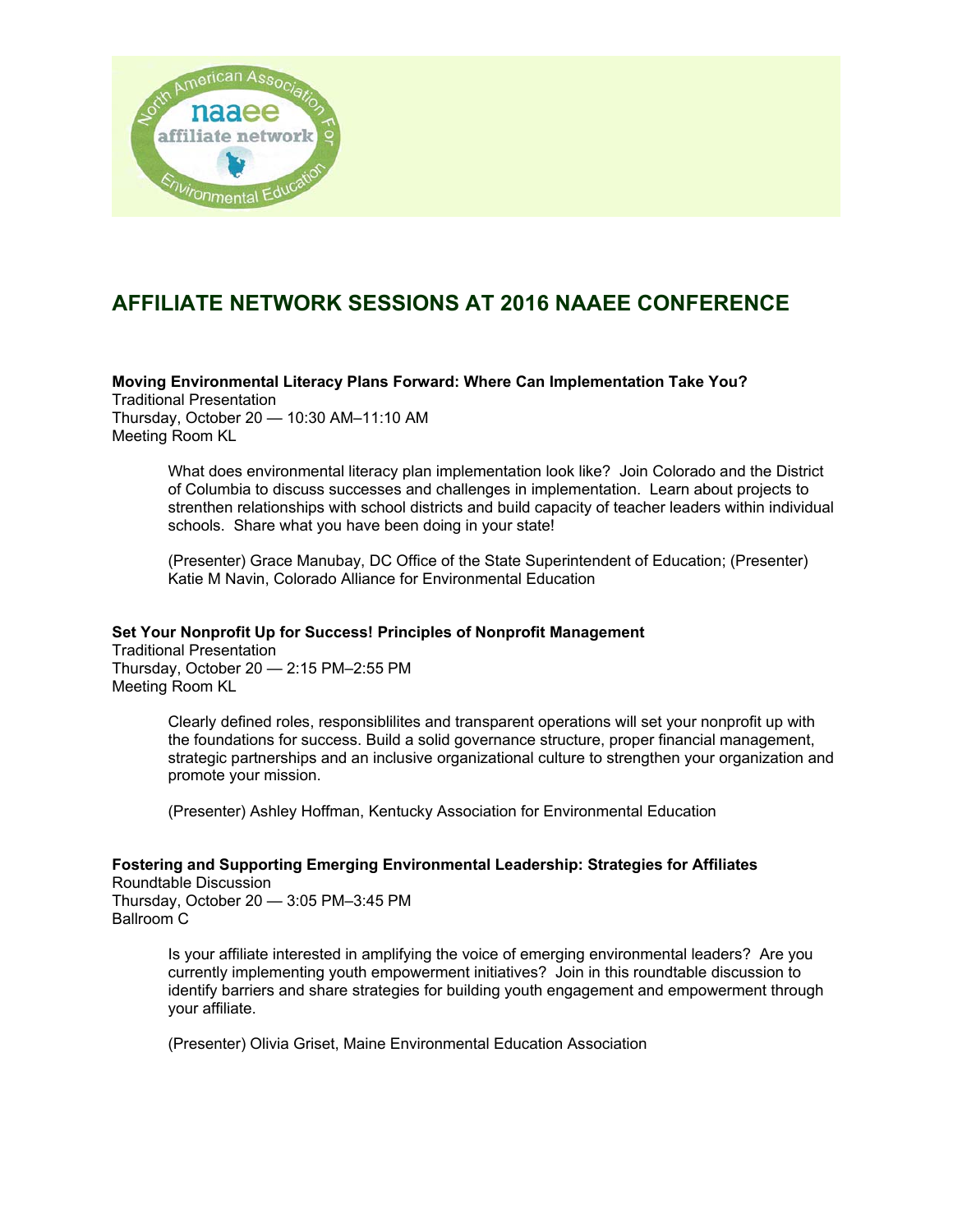## **Certification 101: You Can Become a Certified Environmental Educator!**

Roundtable Discussion Thursday, October 20 — 4:00 PM–4:40 PM Ballroom C

> Whether you are new to the field or have years of experience, EE Certification Programs can help you grow as an environmental educator and develop your professional credentials. Join us for an informal roundtable to find out more about certification, discuss your needs, and explore opportunities available across the country.

(Presenter) Elizabeth Schmitz, Kentucky Environmental Education Council (KEEC); (Presenter) Laura Johnson Collard, Maryland Association for Environmental and Outdoor Education; (Presenter) Thom Benedict, Utah Society for Environmental Education; (Presenter) Eileen Everett, Environmental Education Association of New Mexico; (Presenter) Jennifer Bucheit, Old Woman Creek NERR; (Presenter) Sarah Haines, Towson University; (Presenter) Katie M Navin, Colorado Alliance for Environmental Education

#### **Staffing your affiliate. Are you ready to take the leap?**

Roundtable Discussion Friday, October 21 — 9:20 AM–10:00 AM Ballroom C

> Join other affiliate leaders for a roundtable discussion on how to prepare for, recruit and hire qualified staff for your organization. Learn from other affiliates who have successfully hired and sustained staff. This session is geared toward affiliates that are run by volunteers or part-time staff that are looking to expand their capacity.

(Presenter) Ashley Hoffman, Kentucky Association for Environmental Education; (Presenter) Laura Downey, Kansas Association for Conservation and Environmental Education

## **Tell Your Story: Marketing and Branding in EE Affiliates**

Roundtable Discussion Friday, October 21 — 10:30 AM–11:10 AM Ballroom C

> How well are you telling your affiliate's story? How could you improve your marketing to attract new members and supporters? Join us to explore challenges, ideas, and strategies to effectively market and brand your affiliate locally and align to regional and national branding efforts.

(Presenter) Sarah Bodor, NAAEE; (Presenter) Katie M Navin, Colorado Alliance for Environmental Education

## **Group Decision-Making Techniques for Affiliate Boards and Planning Groups**

Hands-on Presentation Friday, October 21 — 2:15 PM–3:45 PM Hall of Ideas E

> How do we create action plans that bring to life our high aspirations for EE? From "the art of the start" to the "big finish," we will sample engaging facilitation and decision-making techniques for boards, coalitions and alliances that get all players behind a plan.

(Presenter) Adrian Ayson, New England Environmental Education Alliance